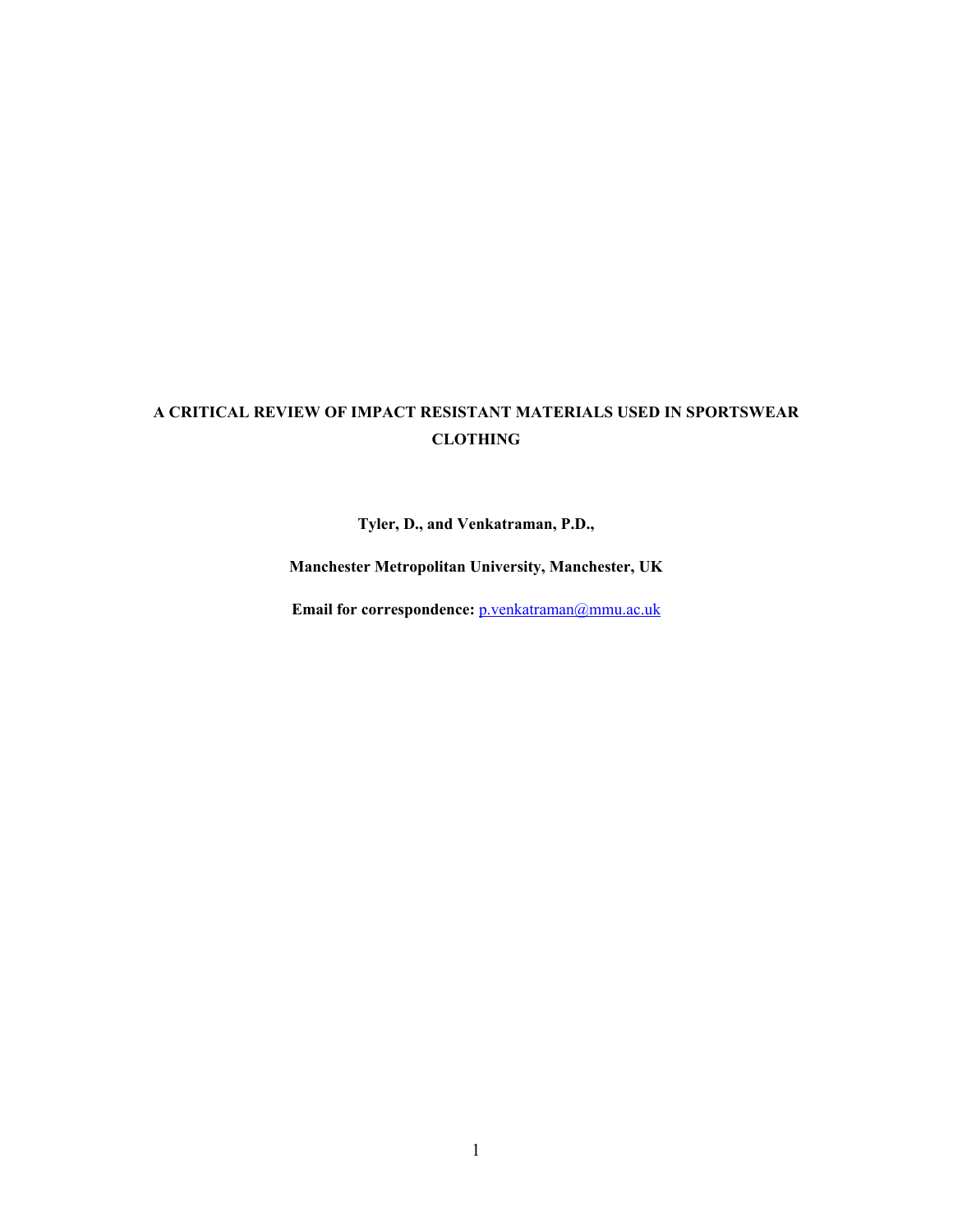#### **Abstract**

This paper highlights the significance of impact resistant materials which are incorporated in sportswear and functional outdoor applications. In recent years, there have been interesting explorations on a wide range of composite materials such as coir/EVA as nonwoven impact protectors, polypropylene and flax fibre laminate, cellular textile materials as sports protectors for helmets. 3D spacer fabrics were explored by Dow Corning on varying thicknesses and levels of protection. In addition materials such as, D3O and visco-elastic polymer dough were also reported to have potential in sportswear applications such as the market for knee pads. In addition, Dow Corning's helical auxetic system is made up of an inelastic fibre spirally wound around a thicker elastic fibre that expands to absorb the shock while the inelastic one limited the expansion. Some concerns noted by researchers are that it has limited applications and the benefits of the impact resistant materials should be evaluated using precise monitoring systems.

In this context, the authors have critically evaluated the literature, explored the importance of such materials in the context of functional clothing used for sportswear, and reported their limitations and implications. The study also is informed by experimentation using a custom-built measurement device to precisely monitor the pressure profile of various materials. This device is modelled on some of the ISO test procedures for assessing impact protection. The pressure sensors are located below the sample material and forces transmitted through the material by an impactor are recorded in the form of a load-vs-time dataset. Quantitative comparisons of a range of commercial materials used for impact protection have been obtained.

#### **Background and rationale**

Recently there has been a surge in the sports wear market for low levels of impact protection particularly in games such as baseball, hockey, football, cricket, etc., and medium level impact protection on functional wear such as personal protection equipment. The main focus of this paper is to highlight the significant importance of impact resistant materials which are incorporated in sportswear and functional outdoor applications. The study disseminates a recent experimentation using a custom-built measurement device to precisely monitor the pressure profile of various materials. This device was modelled on some of the ISO test procedures (BS7928:2009) for assessing impact protection materials.

There has been a considerable amount of literature (Shishoo, 2005) on sportswear products discussing on performance such as comfort, durability, functionality, etc. However there is a shortage of information relating to materials which are used for preventing from injuries sustained in sport related activities. This includes the level of impact or force sustained at the point of contact, capabilities of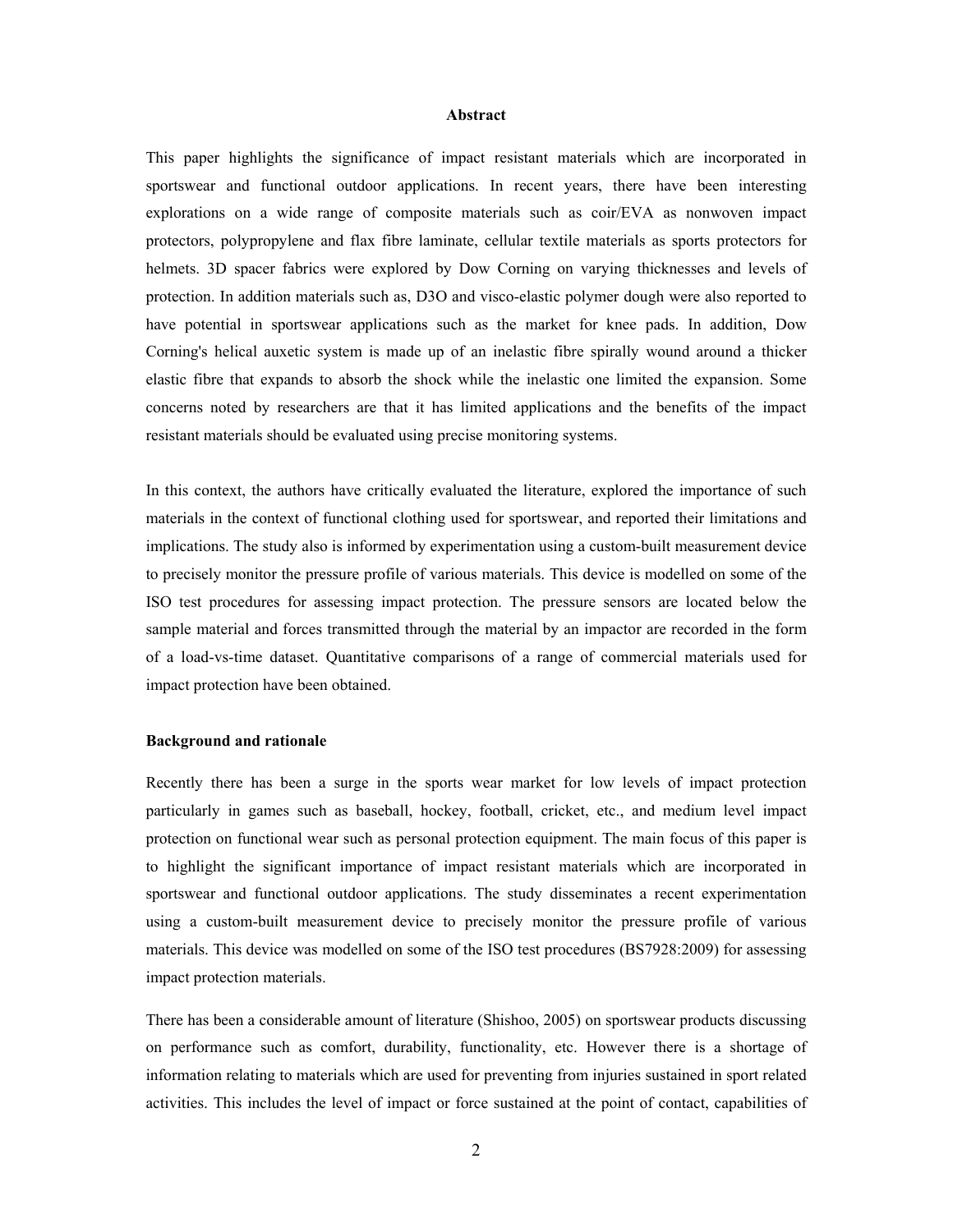absorbing the shock without causing injury to the wearer, practicality of use in sportswear apparel and clothing.

In the UK there is a great deal of interest amongst younger adults to get involved in sport or leisure activities. Different sports require different performance characteristics depending upon the level of activity, the intensity of sport played – amateur or professional and whether it is played indoor or outdoor. In recent times there has been an increase in the number of people who involve in sport related activities (recreational, leisure activities). Sport England (formerly known as English Sport Council, 2011) which reported that during April 2010/11 that in the UK 6.9 million adults (above age 16) have had participated in sport activities three times a week for 30 minutes at moderate intensity. This report reveals that the participation increased by 108,600 since 2007/08.

National sports medicine institute, NSMI (www.nsmi.org.uk) stated that several sports players endure injuries that are caused by impact or contact with objects, surfaces or other people. Injuries caused by impact and contact are common sports such as football and rugby and more dangerous sports such as motor racing, boxing and skiing. Often, contact with other people can cause an athlete to become off balance, or change direction quickly; this causes damage to the connective tissue; powerful direct contact may also cause a joint to become displaced. Impact injuries usually include spinal injuries, ligament and tendon damage, fractures and head and spinal injuries. They also added that although injuries are a part and parcel of contact sports; measures if taken appropriately would reduce the likelihood of suffering from an injury. Protective clothing is often worn in more dangerous sports to protect the body from injury; this can often be seen in rugby and boxing. Some of the common injuries in most widely played sport activities are:

## **Cricket**

- Head injuries to batsmen caused by fast bowling
- Bowlers are at risk of back injuries (muscle strains) due to the repetitive and sometimes awkward movements involved when bowling.
- Fieldsmen getting injured during fall or collision.
- Knee damage and strain is also common.

#### **Football**

- **Fractures**
- Cuts and bruises
- Boot-stud injuries
- Knee damage and strain due to repetitive twisting
- Ankle injuries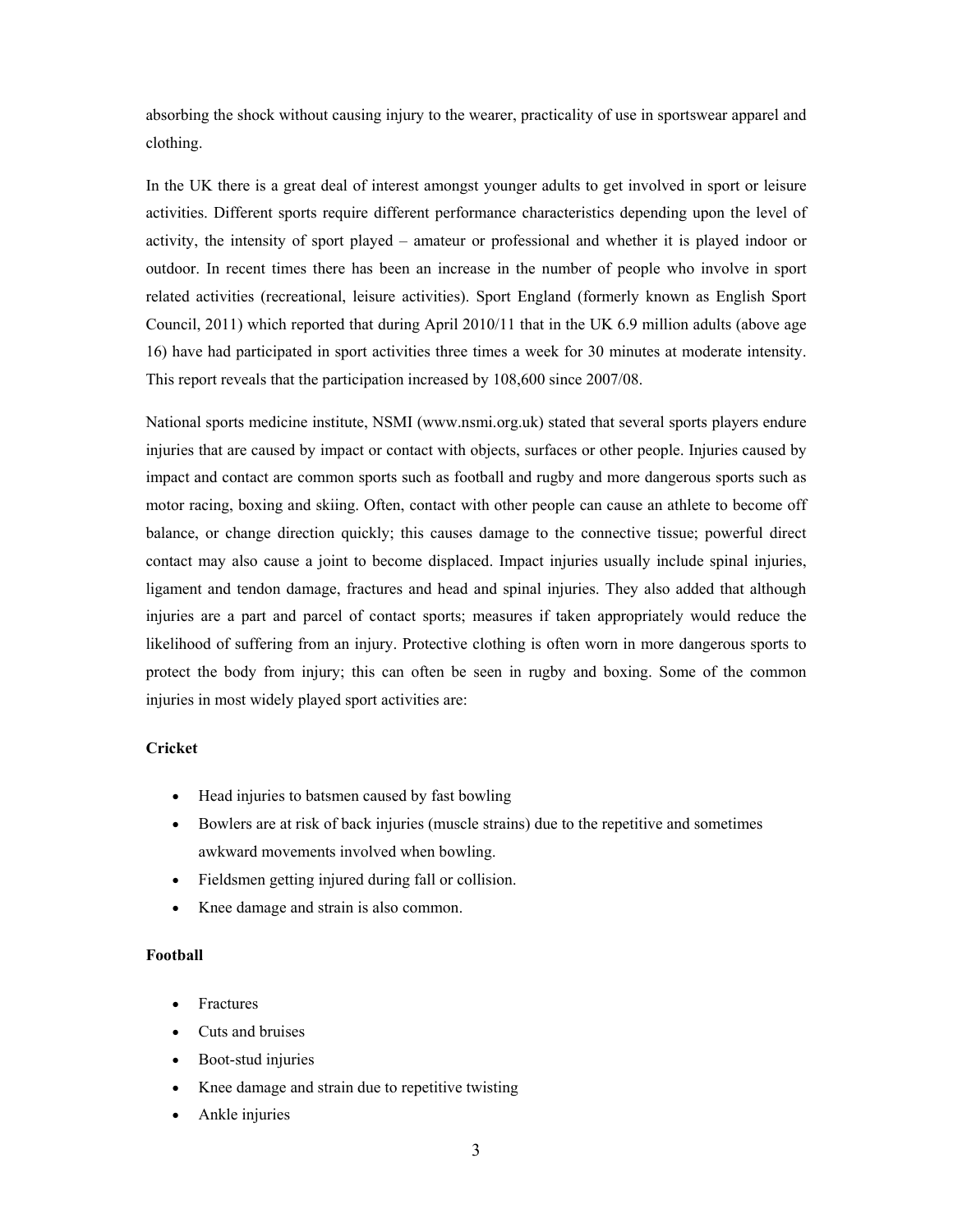# **Racquet Sports**

- Tennis elbow
- Fractures caused by falling on hard surfaces
- Muscle strains through repetitious movement
- Frozen Shoulder caused by overhead movements

Impact injuries can damage to the connective tissue, and cause superficial injuries such as cuts, bruises, and most fractures which can be treated with simple medication and will heal over time; however head and spinal injuries should be treated as emergency medical condition.

A range of composite materials such as coir/EVA as nonwoven impact protectors (Maklewska et al., 2005), polypropylene and flax fibre laminate (de Velde et al., 1998), cellular textile materials (Tao and Yu, 2002) as sports protectors for helmets. In addition, 3D spacer fabrics were explored by Dow Corning on varying thicknesses and levels of protection (Dow Corning, 2011). Researchers (Maklewska et al., 2002) compared the impact strength of nonwoven fabric pads intended for applications in protective clothing and sportswear. A Schob pendulum elastometer measured fabric resilience. An Instron tensile testing machine determined changes in deformation in relation to load. The 40 millimetre thick single layer, three-dimensional fabric exhibited a high relative absorption rate and low impact force, but was too thick for use in protective pads. The 20-millimetre thick multilayer fabric was more suitable. Researchers added that future research would address the manufacture of multilayer protective pads with a variety of fabrics having different properties.

Cushioning technology provider Roger Co. have reported two customisable products using its Poron XRD material (WSA, 2011), two versions were highlighted extreme impact pad and B-guard. The Xpad was recommended for knee and elbow pads to shin and thigh protection. The product has fabric backing that allows moisture wicking air channels to enhance comfort.

| S.No           | of<br>Name<br>the<br>material | Source             | Relevance                           | Remarks                                  |
|----------------|-------------------------------|--------------------|-------------------------------------|------------------------------------------|
|                | Sorbothane                    | Sorbothane.co.uk   | Shoe insoles for<br>absorbing shock | A synthetic visco<br>elastic polymer     |
| $\mathcal{E}$  | Kryton 10                     | Gilbertrugby.com   | Triflex<br>padding<br>system        | Gilbert PE foam                          |
| $\overline{4}$ | Canterbury<br>Flexitop vest,  | <b>Body Armour</b> | Impact protection                   | PE foam                                  |
| 5              | Kooga EVX V                   | Kooga-rugby.com    | Pads for a wide<br>οf<br>range      | <b>EVA</b><br>Padding<br>ethyl)<br>vinyl |

**Table 1 Examples of materials used in sports wear for impact protection**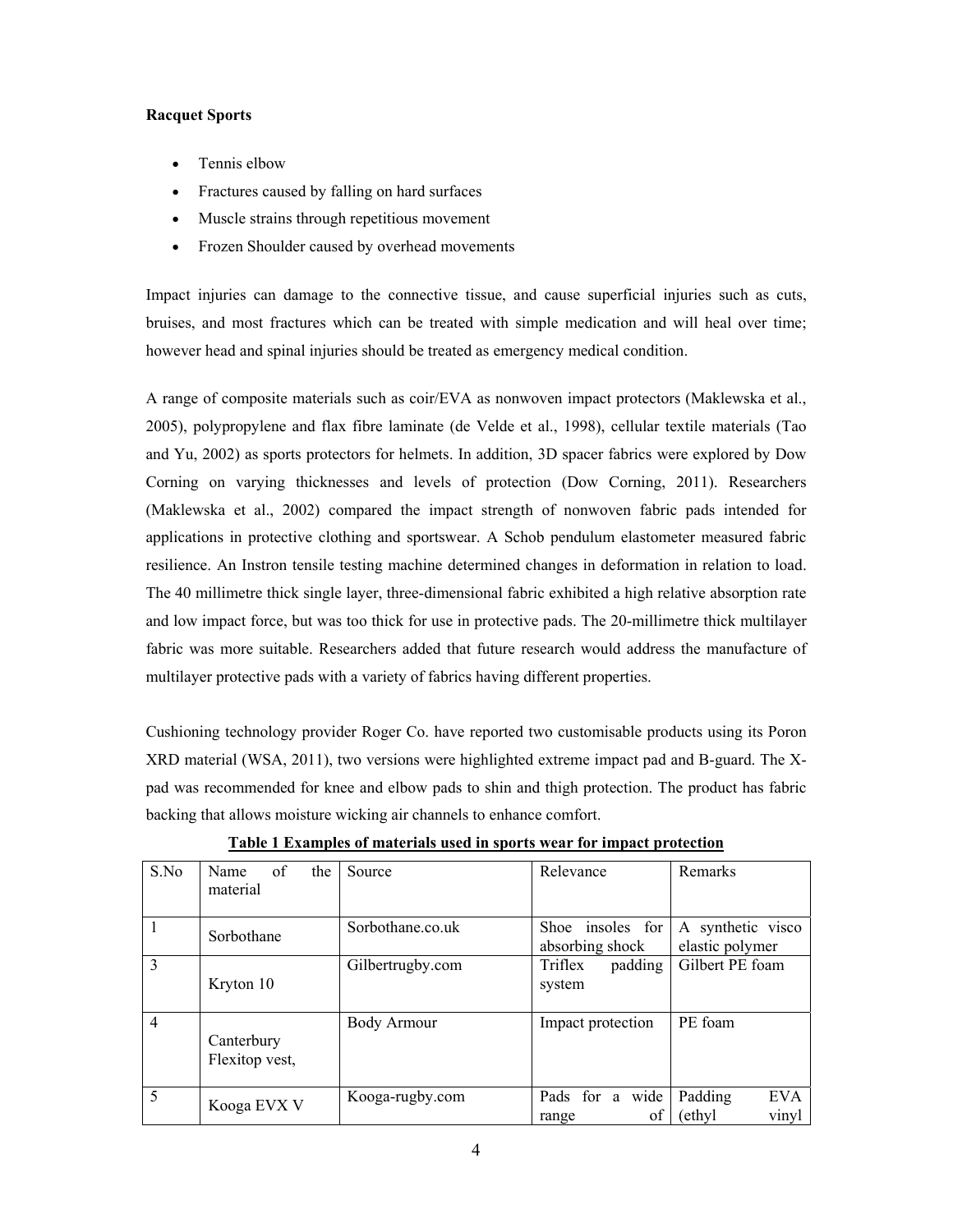|   |                  |                          | sportswear |            | acetate)           |
|---|------------------|--------------------------|------------|------------|--------------------|
| 6 |                  |                          | Can        | be moulded | Visco-elastic      |
|   | POC-U            |                          | into       | various    | polymer dough -    |
|   |                  |                          | shapes     |            | polyurethane foam  |
|   |                  | Forcefieldbodyarmour.com |            |            | Nitrex EVO         |
|   |                  |                          |            |            | A family name for  |
|   | Force field body |                          |            |            | the PVC Nitrile    |
|   | armour           |                          |            |            | materials used in  |
|   |                  |                          |            |            | triangular<br>grid |
|   |                  |                          |            |            | form.              |

### **Materials and Methods**

Whilst there are many standard test methods, the emphasis is not on materials, but on the efficacy of Personal Protective Equipment (PPE). The driver is safety because commercial products need to achieve a specified level of protection for the wearer. Many of these tests relate to headwear: for industrial working environments and for a wide variety of sporting activities. Two of these tests have informed the design of the test equipment used.

#### **Industrial bump caps**

BS EN 812:1997/A1:2001: Industrial bump caps are intended to protect the wearer's head from the effects of bumping against hard, stationary objects with sufficient severity to cause laceration or other superficial injuries. The striker for measuring impact protection is a 5 kg mass with a flat striking face with 10 cm diameter. This falls onto a head form to which the force transducer is attached. The impact energy is nominally 12.5 J and impact protection is related to the maximum force transmitted to the head form. The upper limit for passing the test is 15.0 kN.

#### **Specification for head protectors for cricketers**

BS 7928:1998: In this case, the falling head form method is used, because the wearer is anticipated to provide movement that will affect the impact experienced. The head form, with the helmet fitted, is raised above a fixed anvil and dropped to generate the impact. The test equipment incorporates a triaxial accelerometer to record the deceleration of the head form in all three directions, and a resultant value is recorded. The test data allows the calculation of the head injury criterion (a measure of the expected likelihood of serious injury to the user). The anvil is normally a cricket ball-sized object, but a flat surface or a simulated kerbstone may also be used. The impact energy is normally set to 15 J and the maximum deceleration of the striker is  $250g$  (where g=9.81m/s<sup>2</sup>)

Both these tests involve a striker falling on a surface, with the protective product experiencing the impacts. As our research concerns material properties, measurement of deceleration are of less interest. Consequently, we have focused attention on the forces experienced by the transducer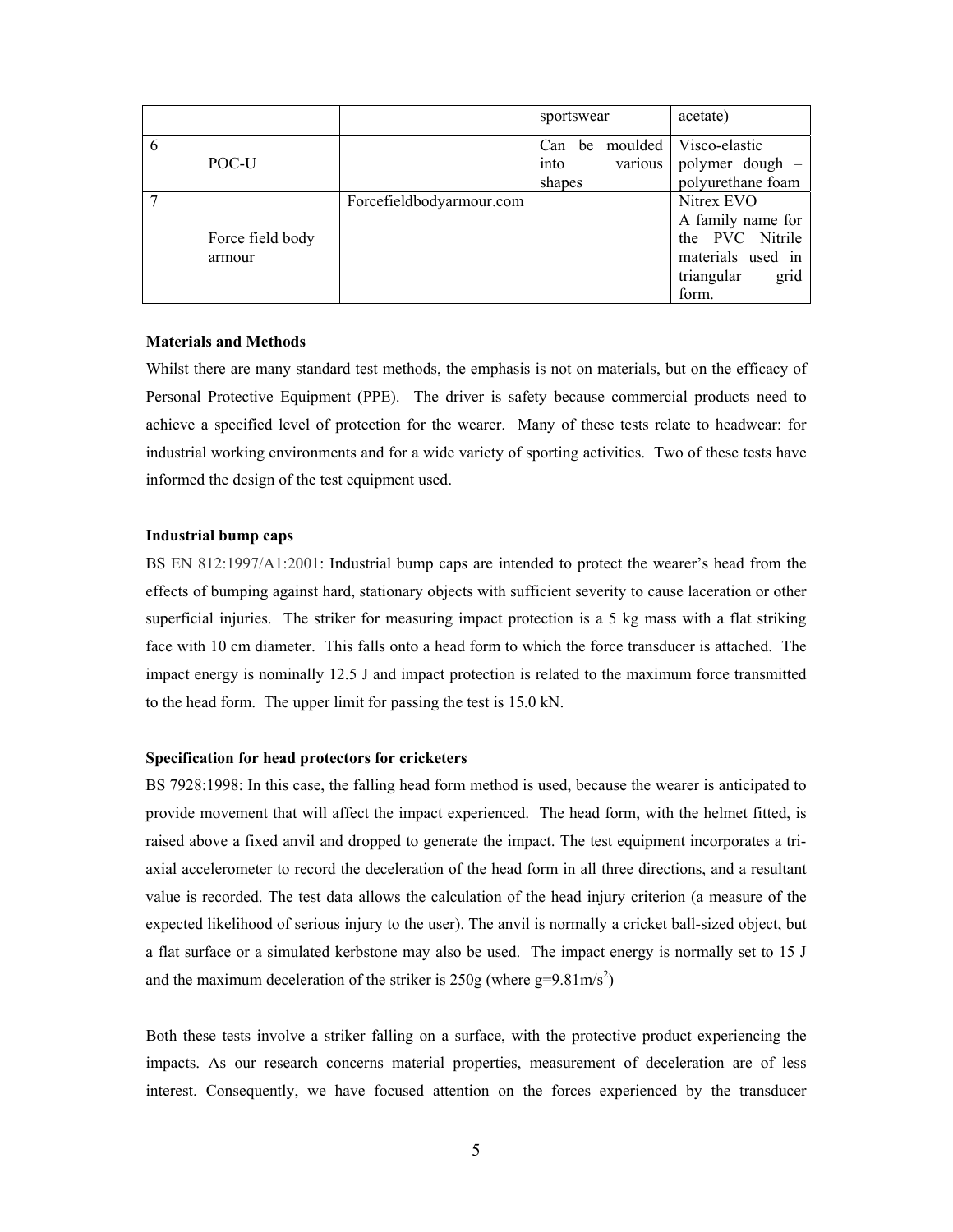attached to the anvil which is under the protective material. The test equipment has a striker, a steel ball, falling on to a flat anvil on which the protective material is placed. The pressure sensors are located below the sample material and the forces transmitted through the material by the impactor are recorded in the form of a load-vs-time data set. By varying the diameter of the ball, different impact profiles can be created. The mass/height of fall parameters determines the impact energy. For research purposes, impacts of 5J, 10J and 15J are used. An illustration of the test equipment is in Figure 1.

| Table 2 Builting y of materials ased in this research |                  |           |                   |                                 |  |  |  |  |
|-------------------------------------------------------|------------------|-----------|-------------------|---------------------------------|--|--|--|--|
| Sample                                                | Material         | Thickness | Density $(g/cm3)$ | Note                            |  |  |  |  |
| number                                                |                  | (mm)      |                   |                                 |  |  |  |  |
|                                                       | GPhlex           | 8.5       | 0.0025            | A proprietary material sourced  |  |  |  |  |
|                                                       |                  |           |                   | from collaborator               |  |  |  |  |
| 2                                                     | D <sub>3</sub> O |           |                   | Dilatant material absorbs shock |  |  |  |  |
| 3                                                     | Poran XRD        | 7.63      | 0.0005            | Open cell urethane foam         |  |  |  |  |
| 4                                                     | EVA foam         | 5.1       | 0.0003            | A cross-linked closed cell      |  |  |  |  |
|                                                       |                  |           |                   | polyethylene foam               |  |  |  |  |
|                                                       | Leather          | 2.7       | 0.0008            | Unfinished leather (cow)        |  |  |  |  |

Table 2 Summary of materials used in this research



**Figure 1 Illustration of impact measuring testing device** 

In the tests reported here, all the materials received the same low energy 5J impacts. A typical set of results recorded for a thin (3 mm) material is illustrated in Figure 2. There was insufficient energy taken out by the material, so the ball made a few bounces before coming to rest, and these movements are apparent in the test data.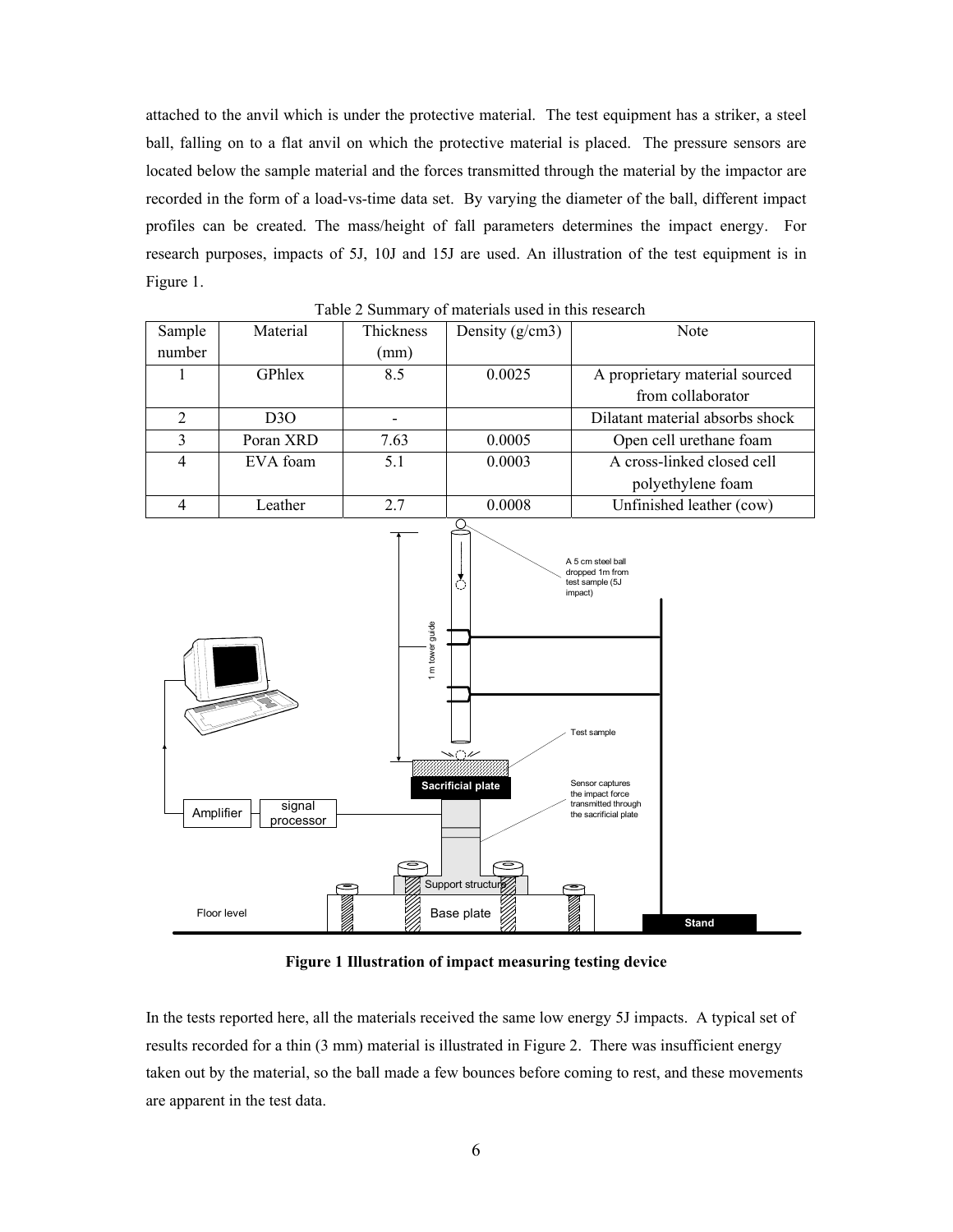

**Figure 2 Impact forces experienced under a 3mm layer of Poron XRD (Peak force = 12.7 kN).** 

The materials tested were Poron XRD, D3O, GPhlex, EVA foam and a sample of unfinished leather. Poron XRD and D3O are market leaders for providing protection from impacts and are in widespread commercial use. GPhlex is a similar material but not yet in widespread commercial use. The EVA foam was derived from a Canterbury rugby shirt, and the leather was a sample of unfinished material obtained from cow skin. Samples of materials of different thicknesses were prepared with dimensions of 100 x 100 mm. Thicknesses were measured using a Shirley thickness tester.

Poron XRD is open cell urethane foam. When at rest above the glass transition temperature of the urethane molecules, it has softness and flexibility. When impacted quickly, the glass transition temperature of the material drops so that the urethane molecules stiffen to protect the wearer from damage.

D3O is comprised of a polymer composite which contains a chemically engineered dilatant, an energy absorber. This basic material has been adapted and enhanced to meet specific performance standards and applications. The material is soft and flexible in its normal state, however when impacted by force it locks itself and disperses energy and returns to its normal state.

Ethylene vinyl acetate (EVA) foams are described as a specific type of cross-linked closed cell polyethylene foam. They are designed to be soft, with a rubber-like texture and with good shape recovery after deformation.

## **Findings**

Quantitative comparisons of a range of commercial materials used for impact protection have been obtained using the "Peak Force" parameter. The five materials selected for analysis are: Poron XRD, D3O, GPhlex, EVA Foam and unfinished leather. All have been subjected to 5J impacts using a 50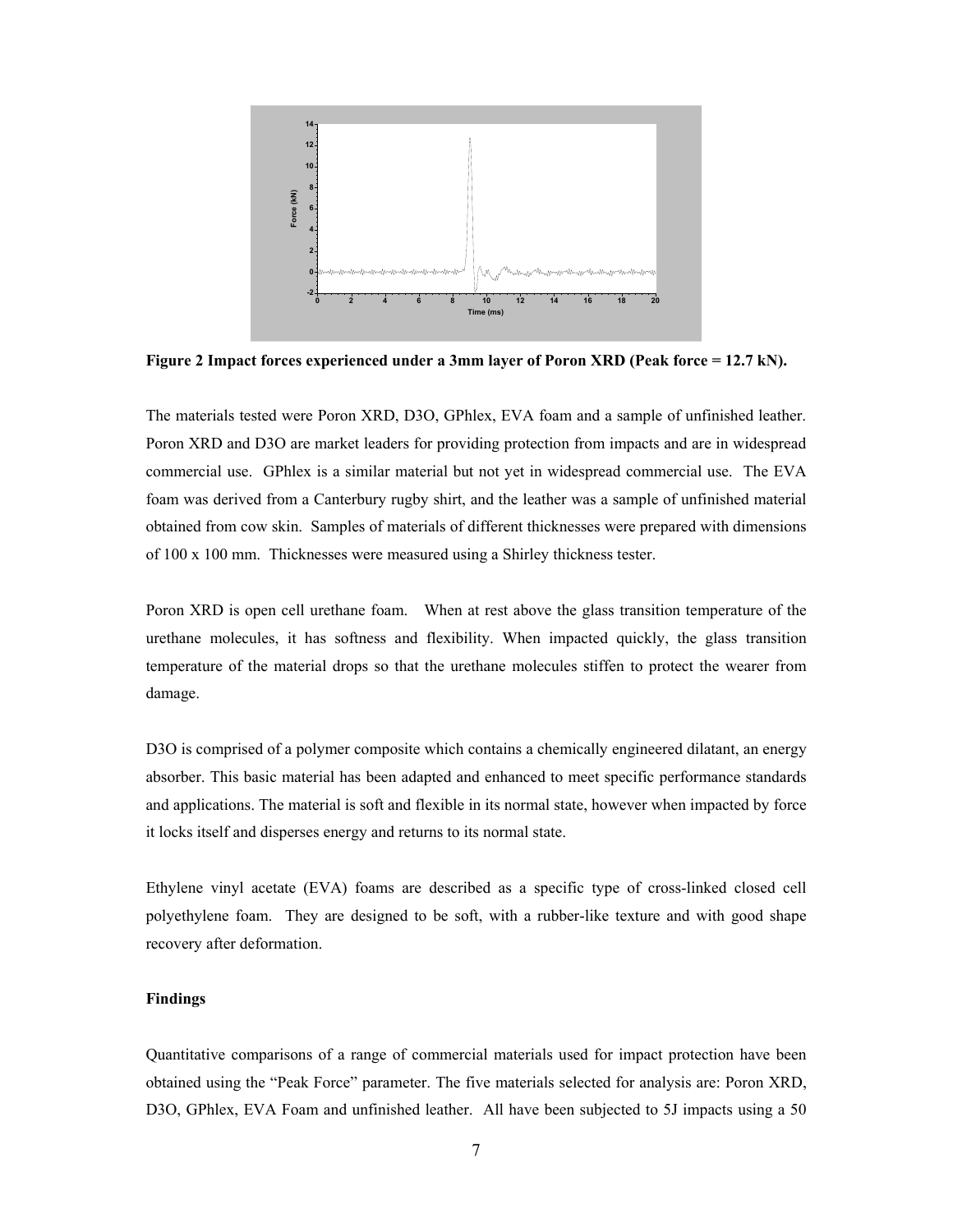mm diameter steel ball. The mean peak forces are plotted against the thickness of the material in Figure 2.



Figure 2 Peak force variations with material thickness

As a general point, where the peak forces were above about 10 kN, it was found that the materials were damaged in some way – usually identified by the presence of a hole. Peak forces lower than 10 kN sometimes left a surface mark, but more usually the material was elastically deformed and there was no visible sign of an impact.

## **Discussions**

Four of the materials tested are commercial products designed to provide impact protection to the human body. The fifth is an untreated leather sample with a thickness of 3mm. This natural material is included among these materials for comparison purposes.

## **(a) Thickness effects**

The reduction in peak force with thickness is entirely predictable, because all these materials absorb energy when impacted. Samples of 10mm thickness or more are effective in protecting against 5J impacts and the impacting sphere produces no surface damage. However, differences are apparent.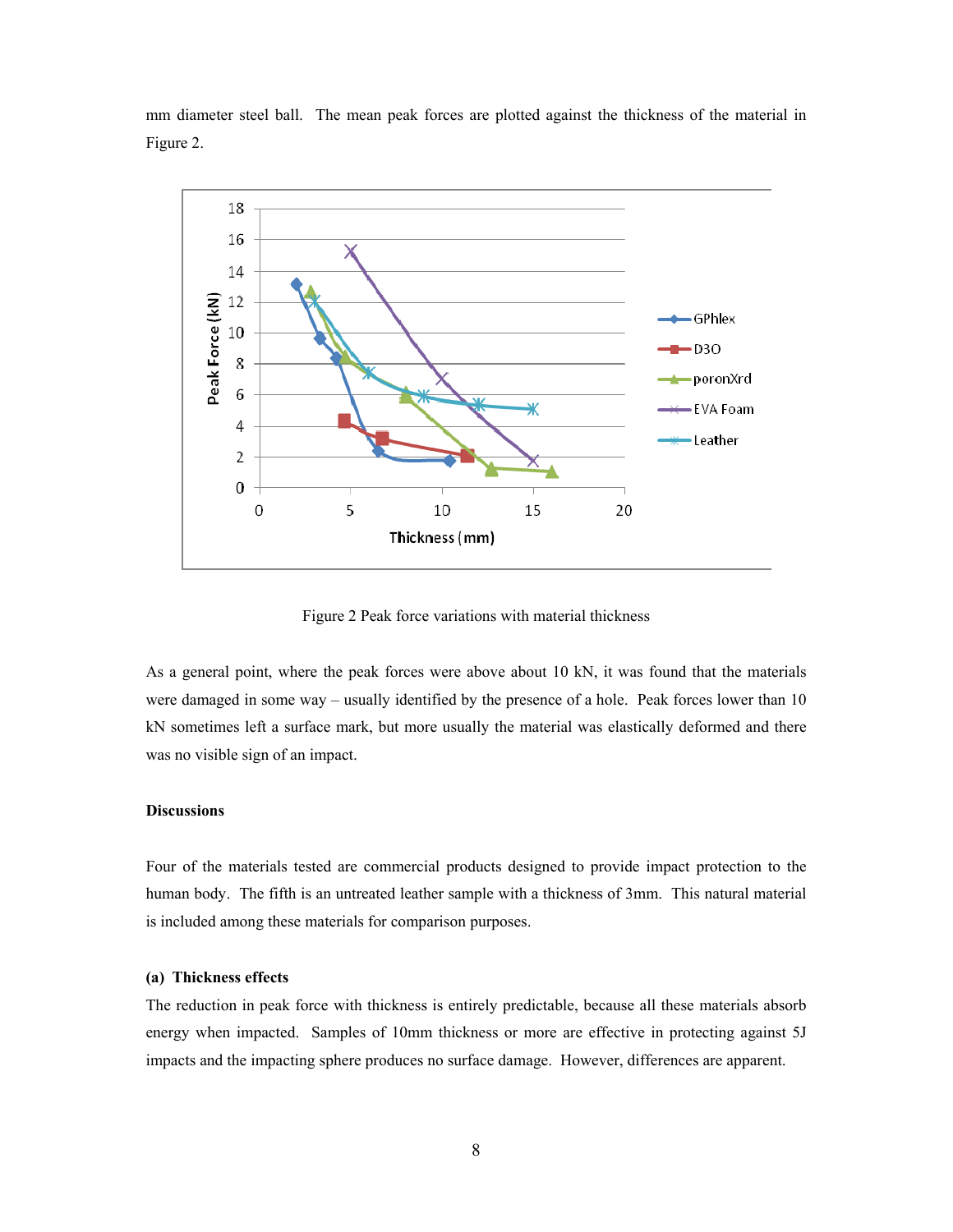At 15 mm thickness, all the synthetic materials provide good protection at a level significantly better than 5 layers of the leather. The energy absorption capabilities of the synthetics appear to be comparable.

At 10 mm thickness, the EVA Foam is similar to an equivalent thickness of leather but the peak forces observed are about twice those obtained with Poron XRD, D3O and GPhlex. This suggests that EVA Foam has an internal structure that collapses more easily, reducing the performance of thinner samples.

With the 5mm thickness samples, there are three types of behaviour. D3O and GPhlex are the best performing materials. Poron XRD behaves much the same as leather, and the EVA Foam provides very little protection. 5mm thickness materials are important when considering the selection of materials for protective garments, particularly sportswear where the goal is not to restrict the athlete (wearers do not like thick and bulky inserts).

For 2 and 3mm thicknesses, those materials that have been tested do not show protection capabilities that are significantly better than leather.

#### **(b) Garment design**

If product designers are able to use 15 mm materials to provide protection, then their task is relatively easy, as the available materials all appear to be effective. Decisions about which material to use can be made on other grounds: cost, flexibility, comfort, ease of fabrication, etc.

The decision about which 10 mm thickness material to use has to recognise that the energy absorption properties vary considerably. It is not enough to know that a material is capable of absorbing energy – the issue is whether 10 mm provides the intended protection.

5mm thickness materials are important when considering the selection of materials for protective garments, particularly sportswear, where the goal is not to restrict the athlete (wearers do not like thick and bulky insert in their garments). Some products have been examined that suggest this issue is commercially important. Three leading rugby shirt brands offer products with impact protection, and all of them use an EVA Foam. In the shoulder region, the thickness is 10mm whereas the upper arms have 5mm thickness. Recent feedback from rugby players is that the shoulder protection is uncomfortable and restrictive. The laboratory tests suggest that the shoulder protection is less effective than it could be if other materials were used, and also that the 5mm upper arm protection is of little benefit to the wearer.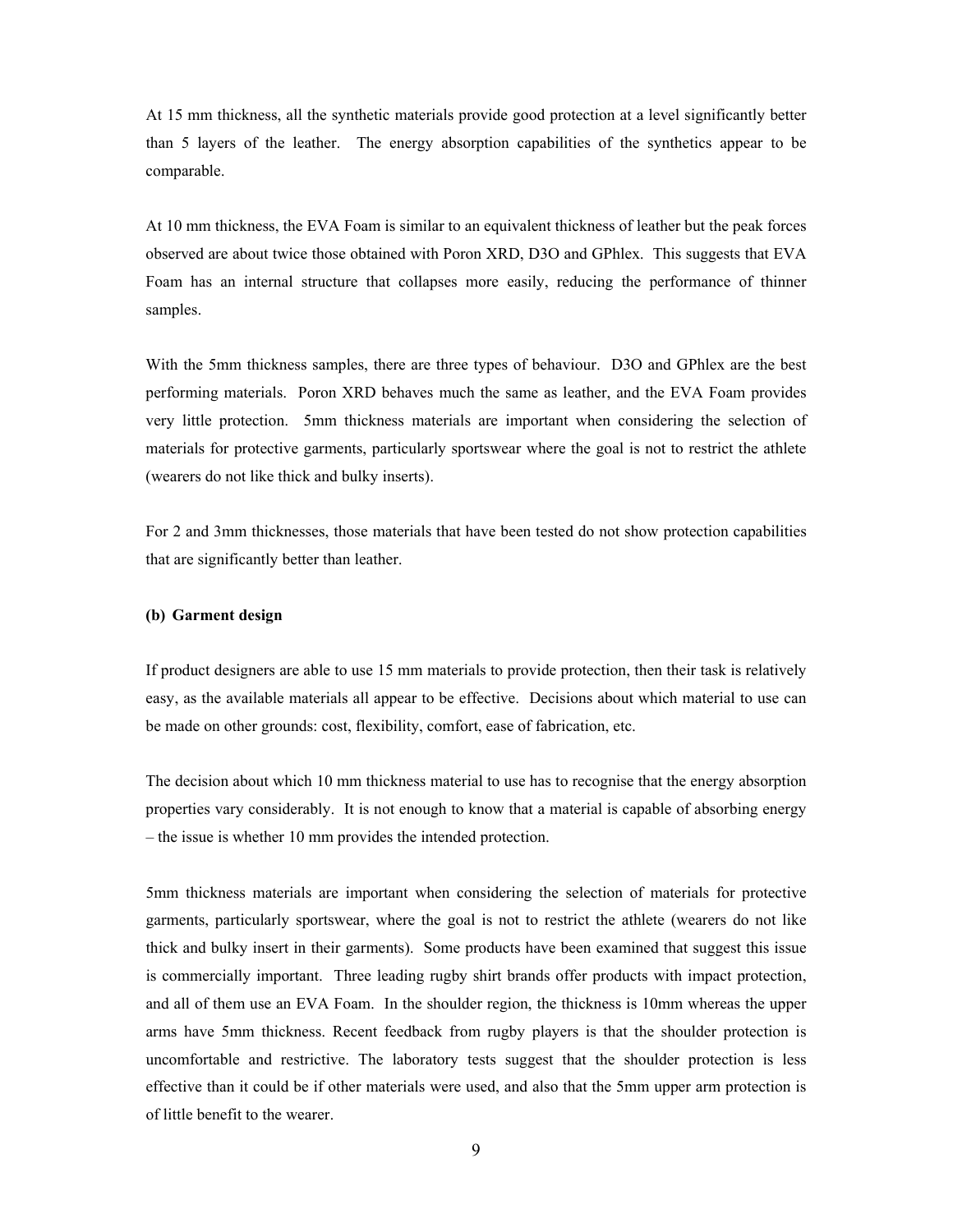For 2 to 3mm thicknesses, product designers should realise that materials do not perform effectively and that the alternative of using a leather component of the garment may provide the same protection but have other advantages for the garment in use. This is an interesting area of research and we intend to look more closely at different types of leather and products that are engineered to have enhanced energy absorption at 3mm thickness.

#### **Summary**

Impact protection materials for sports wear clothing had been in gradual increase in sports such as rugby, cricket, hockey, etc, as sportsmen and women take intensive participation in sporting events. Critical review highlighted the range of materials available and the test standards, such as, industrial bump caps, BS EN 812:1997/A1:2001 and specification for head protectors for cricketers, BS 7928:1998 for measuring impact forces. Both these tests involved a striker falling on a surface, with the protective product experiencing the impacts. In this paper as the focus was on material properties, measurement of deceleration was of less interest. The force experienced by the transducer attached to the anvil which is under the protective material was measured. Five different materials were tested Poron XRD, D3O, GPhlex, EVA foam and a sample of unfinished leather. All have been subjected to 5J impacts using a 50 mm diameter steel ball. Figure 2 illustrated that peak force above 10 kN induced surface damage of the test samples.

Samples of 10mm thickness or more were effective in protecting against 5J impacts and the impacting sphere produced no surface damage. Bulky inserts and heavy protective pads restricted free movement of sports person; hence much focus was directed to product performance at 5mm samples. D3O and GPhlex were the best performing materials (5mm). Poron XRD behaved much the same as leather, and the EVA Foam provided very little protection. Leather with 3mm performed much better than the commercially available materials. This experimentation using the custom built equipment provided the basis for measuring the impact forces passing through the material. It also unearthed the possibilities of exploring a wide range of natural and synthetic materials for sportswear impact protection. Subsequent stages of research will consider design principles for materials that will perform better at low levels of thickness and explore various garment designs using different formats of materials for impact protection used for sportswear.